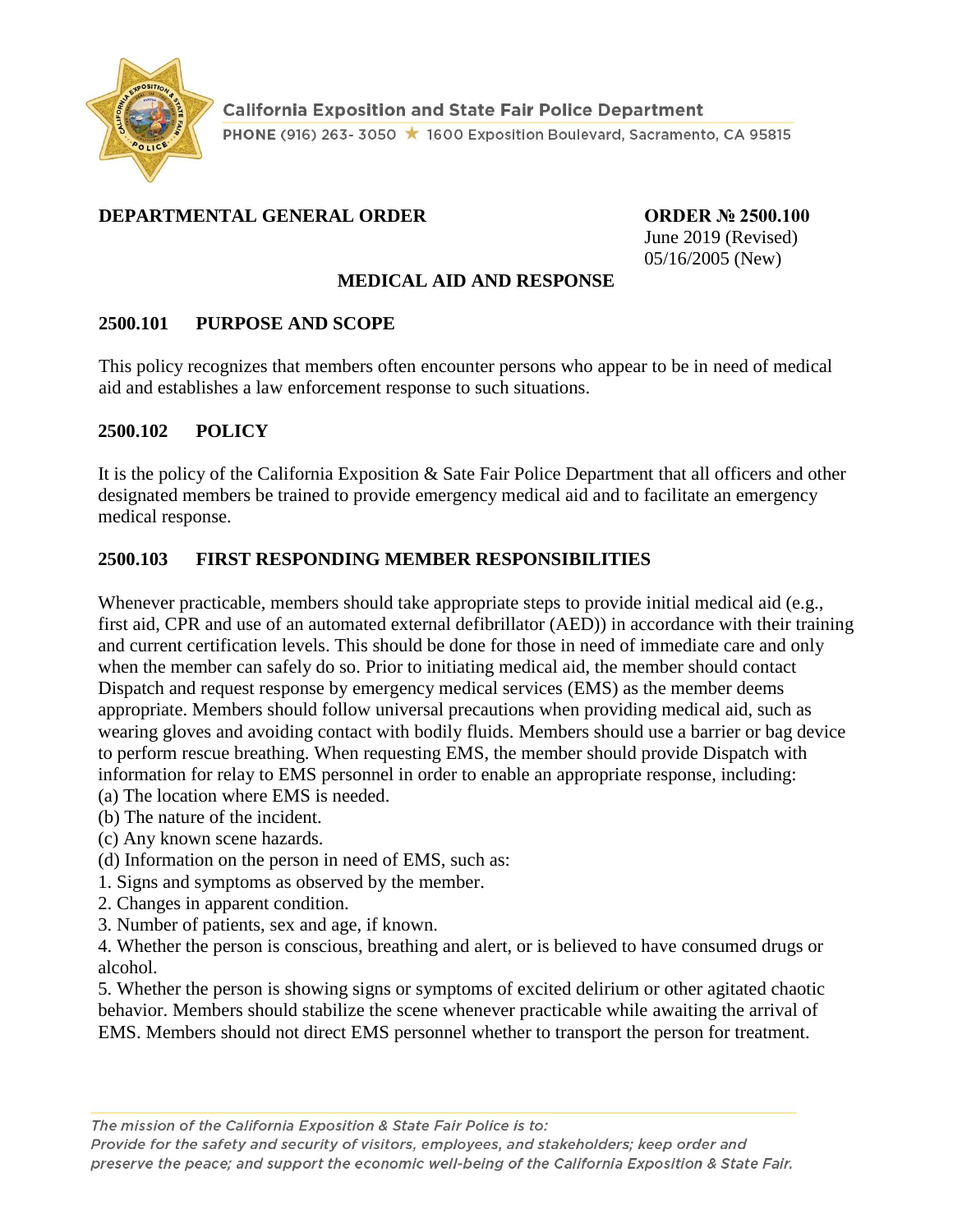### **2500.104 TRANSPORTING ILL AND INJURED PERSONS**

Except in extraordinary cases where alternatives are not reasonably available, members should not transport persons who are unconscious, who have serious injuries or who may be seriously ill. EMS personnel should be called to handle patient transportation. Officers should search any person who is in custody before releasing that person to EMS for transport. An officer should accompany any person in custody during transport in an ambulance when requested by EMS personnel, when it reasonably appears necessary to provide security, when it is necessary for investigative purposes or when so directed by a supervisor. Members should not provide emergency escort for medical transport or civilian vehicles.

### **2500.105 PERSONS REFUSING EMS CARE**

If a person who is not in custody refuses EMS care or refuses to be transported to a medical facility, an officer shall not force that person to receive care or be transported. However, members may assist EMS personnel when EMS personnel determine the person lacks mental capacity to understand the consequences of refusing medical care or to make an informed decision and the lack of immediate medical attention may result in serious bodily injury or the death of the person. In cases where mental illness may be a factor, the officer should consider proceeding with a 72-hour treatment and evaluation commitment (5150 commitment) process. If an officer believes that a person who is in custody requires EMS care and the person refuses, he/she should encourage the person to receive medical treatment. The officer may also consider contacting a family member to help persuade the person to agree to treatment or who may be able to authorize treatment for the person. If the person still refuses, the officer will require the person to be transported to the nearest medical facility. In such cases, the officer should consult with a supervisor prior to the transport. Members shall not sign refusal-for-treatment forms or forms accepting financial responsibility for treatment.

#### **2500.106 SICK OR INJURED ARRESTEE**

If an arrestee appears ill or injured, or claims illness or injury, he/she should be medically cleared prior to booking. If the officer has reason to believe the arrestee is feigning injury or illness, the officer should contact a supervisor, who will determine whether medical clearance will be obtained prior to booking. If the jail or detention facility refuses to accept custody of an arrestee based on medical screening, the officer should note the name of the facility person refusing to accept custody and the reason for refusal, and should notify a supervisor to determine the appropriate action. Arrestees who appear to have a serious medical issue should be transported by ambulance. Officers shall not transport an arrestee to a hospital without a supervisor's approval.

#### **2500.107 MEDICAL ATTENTION RELATED TO USE OF FORCE**

Specific guidelines for medical attention for injuries sustained from a use of force may be found in the Use of Force and Conducted Energy Device policies.

#### **2500.108 ADMINISTRATION OF OPIOID OVERDOSE MEDICATION**

Trained members may administer opioid overdose medication (Civil Code § 1714.22; Business and Professions Code § 4119.9).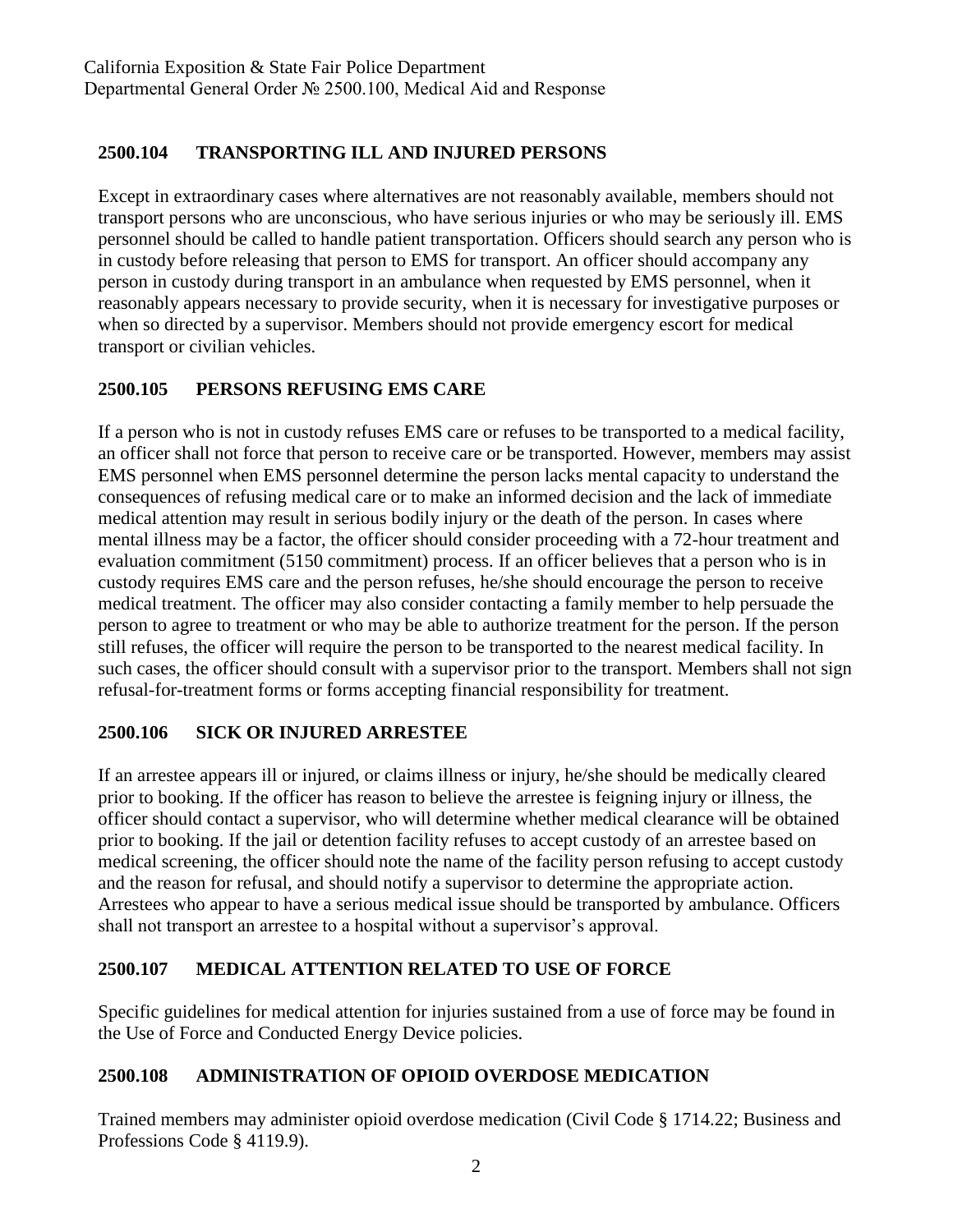## **2500.109 OPIOID OVERDOSE MEDICATION USER RESPONSIBILITIES**

Members who are qualified to administer opioid overdose medication, such as naloxone, should handle, store and administer the medication consistent with their training. Members should check the medication and associated administration equipment at the beginning of their shift to ensure they are serviceable and not expired. Any expired medication or unserviceable administration equipment should be removed from service and given to the Training Coordinator. Any member who administers an opioid overdose medication should contact Dispatch as soon as possible and request response by EMS.

## **2500.110 OPIOID OVERDOSE MEDICATION REPORTING**

Any member administering opioid overdose medication should detail its use in an appropriate report. The member administering opioid overdose medication shall complete the mandatory SCESMA Law Enforcement Naloxone Utilization Report on the Sacramento County Health and Human Services website and shall document the form was completed in the police report. The Training Coordinator will ensure that the Records Clerk is provided enough information to meet applicable state reporting requirements.

## **2500.111 OPIOID OVERDOSE MEDICATION TRAINING**

The Training Coordinator or authorized designee should ensure initial and refresher training is provided to members authorized to administer opioid overdose medication. Training should be coordinated with the local health department and comply with the requirements in 22 CCR 100019 and any applicable POST standards (Civil Code § 1714.22).

## **2500.112 DESTRUCTION OF OPIOID OVERDOSE MEDICATION**

The Administrative Sergeant or authorized designee shall ensure the destruction of any expired opioid overdose medication (Business and Professions Code § 4119.9).

# **2500.113 OPIOID OVERDOSE MEDICATION RECORD MANAGEMENT**

Records regarding acquisition and disposition of opioid overdose medications shall be maintained and retained in accordance with the established records retention schedule and at a minimum of three years from the date the record was created (Business and Professions Code § 4119.9).